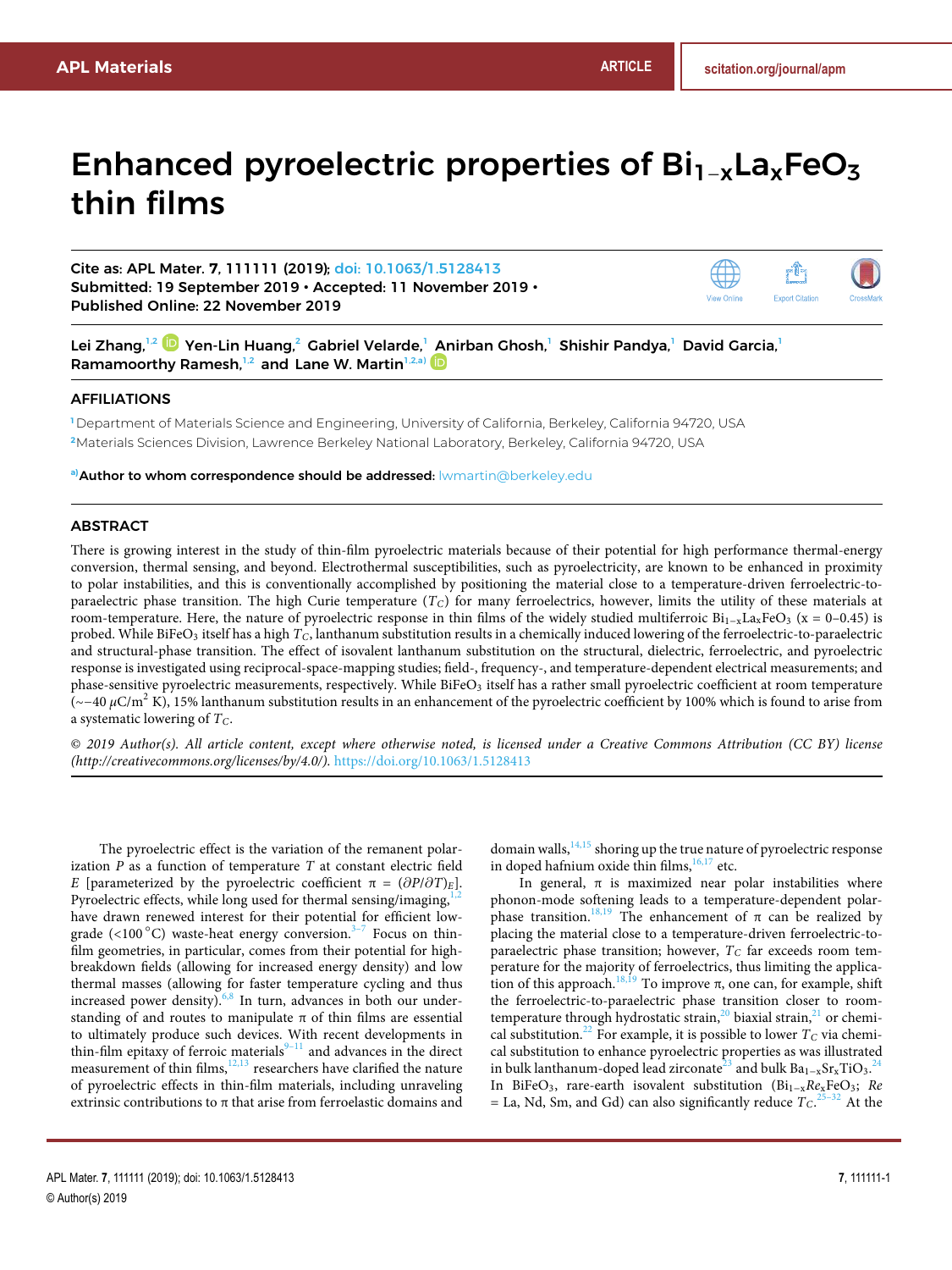same time, the piezoelectric coefficient  $d_{33}$  can be enhanced (as in  $Bi_{1-x}Sm_xFeO_3$ .<sup>31</sup> The role of such rare-earth isovalent substitution in controlling the electrothermal susceptibilities has remained unclear, owing to the difficulty in fabricating high-quality BiFeO<sub>3</sub>,  $^{33}$ thus motivating the present study.

Here, the  $Bi_{1-x}La_xFeO_3$  (x = 0–0.45) system was chosen as a model system for studying chemical substitution-induced phase boundaries at room temperature. Using a combination of advanced thin-film epitaxy, X-ray diffraction, polarization-electric-field measurements, and temperature-dependent dielectric measurements, the position of the chemically driven phase boundary and its effects on properties at room temperature were probed. Microfabricated electrothermal devices were, in turn, used to probe the pyroelectric nature of the various Bi<sub>1−x</sub>La<sub>x</sub>FeO<sub>3</sub> heterostructures and revealed that although pure BiFeO<sub>3</sub> thin films have a fairly small  $\pi \approx$  $-40 \mu$ C/m<sup>2</sup> K at room-temperature, 15% lanthanum substitution enhances π by ~100%. Reciprocal-space-mapping (RSM) studies confirmed a rhombohedral structure for the  $Bi_{1-x}La_xFeO_3$  films with  $x \leq 0.15$  and thus, that an increase in the pyroelectric response due to polarization rotation can be excluded. The enhancement of π, instead, is found to arise from a systematic lowering of *TC*. Overall, this work demonstrates a route toward improving pyroelectric response through isovalent-cation substitution in the  $Bi_{1-x}La_xFeO_3$ system and further expands our understanding of and routes to control pyroelectric effects in thin films.

In the bulk, BiFeO<sub>3</sub> exhibits an *R*3c rhombohedrally distorted perovskite structure that undergoes a phase transition from a cubic-paraelectric phase to a ferroelectric-rhombohedral phase at  $T_C \approx 1103$  K resulting in a robust spontaneous polarization  $(\approx 100 \mu C/cm^2)$  along the  $\langle 111 \rangle$ . While BiFeO<sub>3</sub> has one of the highest reported remanent polarization values, its near-roomtemperature pyroelectric properties remained largely unexplored in any form, but especially in thin films, due to a lack of high-quality materials.<sup>33,37-40</sup> Electrical leakage—arising from both a smaller Electrical leakage—arising from both a smaller bandgap as compared to other polar, ferroelectric materials and

difficulty in controlling the chemistry and defect structures in this material—makes direct measurements of  $\pi$  challenging at best. For example, both cation and anion nonstoichiometry, in part due to the volatility of species like bismuth during synthesis, can result in an increased concentration of free carriers and electrical leakage<sup>2</sup> which can also hamper low-frequency ferroelectric performance.<sup>42</sup>

60 nm SrRuO<sub>3</sub>/150 nm Bi<sub>1−x</sub>La<sub>x</sub>FeO<sub>3</sub> (x = 0.05, 0.10, 0.15, 0.27, and 0.45)/30 nm  $SrRuO<sub>3</sub>$  heterostructures wherein the  $SrRuO<sub>3</sub>$ serves as the top and bottom electrodes were grown on (110) oriented, single-crystalline  $DyScO<sub>3</sub>$  substrates by pulsed-laser deposition using a KrF excimer laser (248 nm, ComPex Pro 205F, Coherent, Inc.). The bottom  $SFRuO<sub>3</sub>$  was grown in a dynamic oxygen pressure of 100 mTorr, at a growth temperature of  $700^{\circ}$ C, a repetition rate of 15 Hz, and a laser fluence of 1.0 J/cm<sup>2</sup>. After that, Bi<sub>1-x</sub>La<sub>x</sub>FeO<sub>3</sub> was grown at the same temperature and oxygen pressure, a repetition rate of 15 Hz, and a laser fluence of  $1.5$  J/cm<sup>2</sup>. Finally, the top  $SrRuO<sub>3</sub>$  was grown under the same condition as of the bottom SrRuO3. Following growth, the samples were cooled to room temperature at a cooling rate of 5 °C/min under a static oxygen pressure of 760 Torr. A high-resolution X-ray diffractometer with a Cu source (X'Pert<sup>3</sup> MRD, Panalytical) was used to perform line scans and RSM studies. Ferroelectric polarization hysteresis loops were measured using a Precision Multiferroic Tester (Radiant Technologies, Inc.). Measurements were completed on symmetric capacitor structures using  $SrRuO<sub>3</sub>$  top and bottom electrodes at a frequency of 10 kHz. Temperature- and electric-field-dependent low-field permittivity and loss tangent were measured using an impedance analyzer (Keysight E4990A) using an ac excitation field of 1.3 kV/cm as a function of frequency. The trilayers synthesized by pulsed-laser deposition were patterned using standard photolithography and ion milled to define the ferroelectric capacitor [Fig. 1(a)]. The top SrRuO<sub>3</sub> electrode layer and the Bi<sub>1−x</sub>La<sub>x</sub>FeO<sub>3</sub> ferroelectric layer were then ion milled to expose the bottom SrRuO<sub>3</sub> electrode layer after a second photolithography step. Following that, a 200-nm-thick blanket layer of  $\text{SiN}_x$  was deposited using



**FIG. 1**. (a) A schematic illustration of the device structure wherein ac current at frequency *ω* is applied to the platinum heater line on top of the BiFeO<sub>3</sub> thin film that is sandwiched by  $SrRuO<sub>3</sub>$  electrodes resulting in a pyroelectric current at the frequency of 2*ω* collected by the bottom electrode. (b) Temperature oscillation (*θFE*, left axis) and thermal phase (right axis) in the ferroelectric layer are measured by the voltage at a frequency of 3*ω* using the 3*ω* method as a function of heating current frequency (*ω*). (c) Pyroelectric current (left axis) and thermal phase (right axis) for the  $BiFeO<sub>3</sub>$  heterostructures as a function of heating current frequency at zero dc bias (the gray area denotes a regime wherein spurious in-phase current is prevalent; it is found to significantly increase as the frequency of measurement decreases). (d) Pyroelectric coefficient of BiFeO<sub>3</sub> heterostructures as a function of heating current frequency at zero dc bias.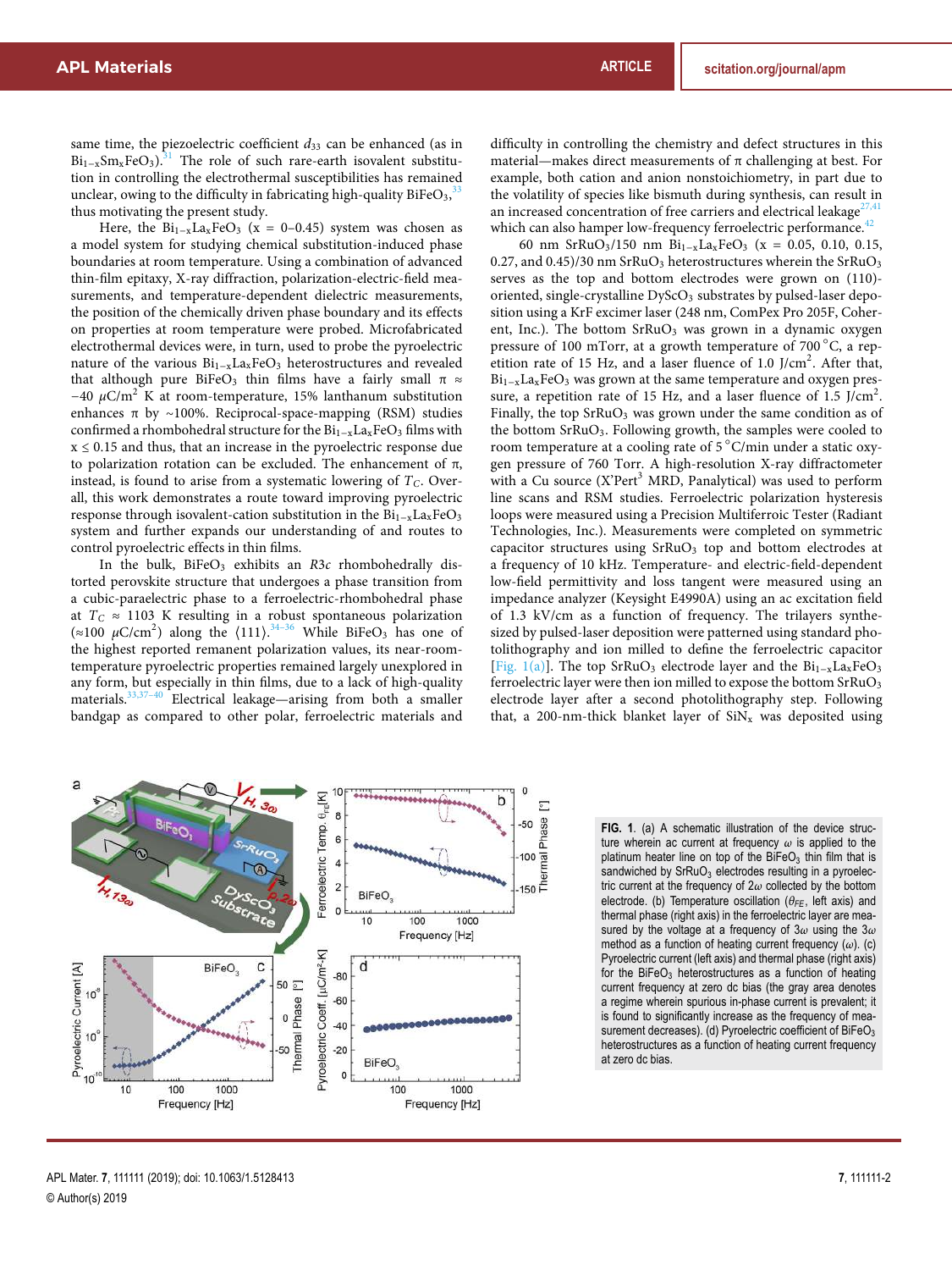plasma-enhanced chemical vapor deposition ( $SiH<sub>4</sub> + NH<sub>3</sub>$  based). The  $\text{SiN}_x$  was then selectively etched using reactive-ion etching (using a CHF<sup>3</sup> and O<sup>2</sup> plasma). Finally, a 100-nm-thick platinum layer with a 1-nm-thick tantalum adhesion layer was sputtered to define the thermal heating and sensing circuit (with a four-point probe design for sourcing current and sensing voltage and providing contact pads). The locally oscillated temperature at a frequency of 2*ω* was generated by driving a sinusoidal heating current (Keithley 6221 current source) with a magnitude of 10 mA (rms) at the desired frequency of 1*ω* across the top platinum heater line. The magnitude and phase of the temperature of the platinum heater line are calculated using the 3*ω* method with a custom-designed electrical circuit, and the temperature of the ferroelectric layer is calculated by solving a one-dimensional thermal transport model.<sup>12</sup> The devices were poled using a Precision Multiferroic Tester (Radiant Technologies, Inc.), and the pyroelectric current was measured with the polarization of the ferroelectric in both the up-poled and down-poled states. The total current at the frequency of 2*ω* due to the sinusoidal heating is measured via a phase-sensitive detection using a lock-in amplifier (Stanford Research SR830), and the pyroelectric current is extracted from the out-of-phase component of total measured current with the temperature oscillation.<sup>1</sup>

Studies here focus on 60 nm SrRuO3/150 nm Bi<sub>1−x</sub>La<sub>x</sub>FeO<sub>3</sub>  $(x = 0, 0.10, 0.15, 0.27, and 0.45)/30$  nm  $SrRuO<sub>3</sub>/DyScO<sub>3</sub>$  (110) heterostructures wherein the  $SrRuO<sub>3</sub>$  serves as the top and bottom electrodes for subsequent dielectric, ferroelectric, and pyroelectric measurements. All films were grown via pulsed-laser deposition following established procedures.<sup>42,43</sup> Electrothermal measurement devices [Fig. 1(a)], with both *in situ* heating and temperaturesensing capabilities, were fabricated following established procedures.<sup>12</sup> Focusing initially on BiFeO<sub>3</sub> heterostructures to establish a baseline of device operation and function, a sinusoidal heating current of 10 mA (rms) with various frequencies  $(f = 5-5000 \text{ Hz})$ was applied on a platinum heater line generating a periodically oscillating temperature at a frequency of  $2f$  within the BiFeO<sub>3</sub> heterostructures, the magnitude of which is measured by the 3*ω* method<sup>12</sup> [Fig. 1(b)]. The resulting pyroelectric current [ $i_p$ , ideally 90° out-of-phase with the  $2\omega (\omega = 2\pi f)$  temperature signal] is measured by phase-sensitive detection [Fig.  $1(c)$ ]. At low frequencies (≲30 Hz), the current in-phase with the 2*ω* temperature signal (which is indicative of spurious effects, e.g., thermally stimulated currents) is found to increase significantly in the  $BiFeO<sub>3</sub>$ [shaded area, Fig. 1(c)].<sup>12</sup> Such spurious, thermally stimulated currents, which are nonpyroelectric in nature, are common in ferroelectric materials and arise from detrapping of charge from defects.<sup>4</sup> These currents should not be, and are not, considered in the extraction of  $\pi$ , which was calculated using  $\pi = i_p(A \frac{dT}{dt})^{-1}$ , where *A* is the area of the device and *dT*/*dt* is the rate of temperature change [Fig.  $1(d)$ ]. It should be noted that such thermally stimulated currents are the primary factor leading to the overestimation of  $\pi$  in the literature and are a strong motivator for the application of direct, phase-sensitive measurements noted herein. For the BiFeO<sub>3</sub> thin films, π was directly measured to be  $-43$   $μC/m<sup>2</sup>$  K at 1 kHz. $^{41}$  Such a value is lower than the zero-field values measured for other widely studied materials such as  $PbZr_{0.2}Ti_{0.8}O_3$ thin films (~−200 µC/m<sup>2</sup> K),<sup>3</sup> PbZr<sub>0.45</sub>Ti<sub>0.55</sub>O<sub>3</sub> thin films (~−420 *μ*C/m<sup>2</sup> K),<sup>45</sup> 0.68Pb(Mg<sub>1/3</sub>Nb<sub>2/3</sub>)O<sub>3</sub>-0.32PbTiO<sub>3</sub> thin films (∼−150  $\mu$ C/m<sup>2</sup> K),<sup>3</sup> and LiTaO<sub>3</sub> (–100 to –200  $\mu$ C/m<sup>2</sup> K<sup>46–48</sup>) but is higher than that of silicon-doped HfO<sub>2</sub> (∼−20 µC/m<sup>2</sup> K).<sup>16</sup> Given that the  $T_C$  of BiFeO<sub>3</sub> (∼1103 K) is much higher than that of PbZr<sub>0.2</sub>Ti<sub>0.8</sub>O<sub>3</sub>  $(470 \text{ K})^3$ , 0.68Pb(Mg<sub>1/3</sub>Nb<sub>2/3</sub>)O<sub>3</sub>-0.32PbTiO<sub>3</sub> (590 K),<sup>3</sup> and LiTaO<sub>3</sub> (890 K)<sup>46</sup> and that BiFeO<sub>3</sub> has a rhombohedral structure (such that the polarization points along the ⟨111⟩ and, thus, only a fraction of polarization is projected along the out-of-plane capacitor device), the data are self-consistent. The essential question, in turn, is what can be done to further improve the pyroelectric response of BiFeO3?

Having established the baseline pyroelectric response of BiFeO<sub>3</sub>, we proceeded to explore the evolution of  $\pi$  in the Bi<sub>1-x</sub>La<sub>x</sub>FeO<sub>3</sub> system (x = 0, 0.10, 0.15, 0.27, and 0.45) as we approach and transition across the known structural-phase



**FIG. 2**. (a) X-ray diffraction *θ*–2*θ* scans revealing highquality thin films and the contraction of the out-of-plane lattice parameter with increasing lanthanum content (as indicated by the dashed black arrow). (b) Dielectric permittivity  $(\varepsilon_r)$  as a function of frequency (measured at an ac excitation field of 1.3 kV/cm) and (c) polarization-electricfield hysteresis loops (measured at 10 kHz) for the various Bi<sub>1−x</sub>La<sub>x</sub>FeO<sub>3</sub> heterostructures. (d) Summary of the evolution of the dielectric permittivity  $(\varepsilon_{r}$ , left axis) and spontaneous polarization (right axis) with lanthanum content (x) in the Bi<sub>1−x</sub>La<sub>x</sub>FeO<sub>3</sub> heterostructures.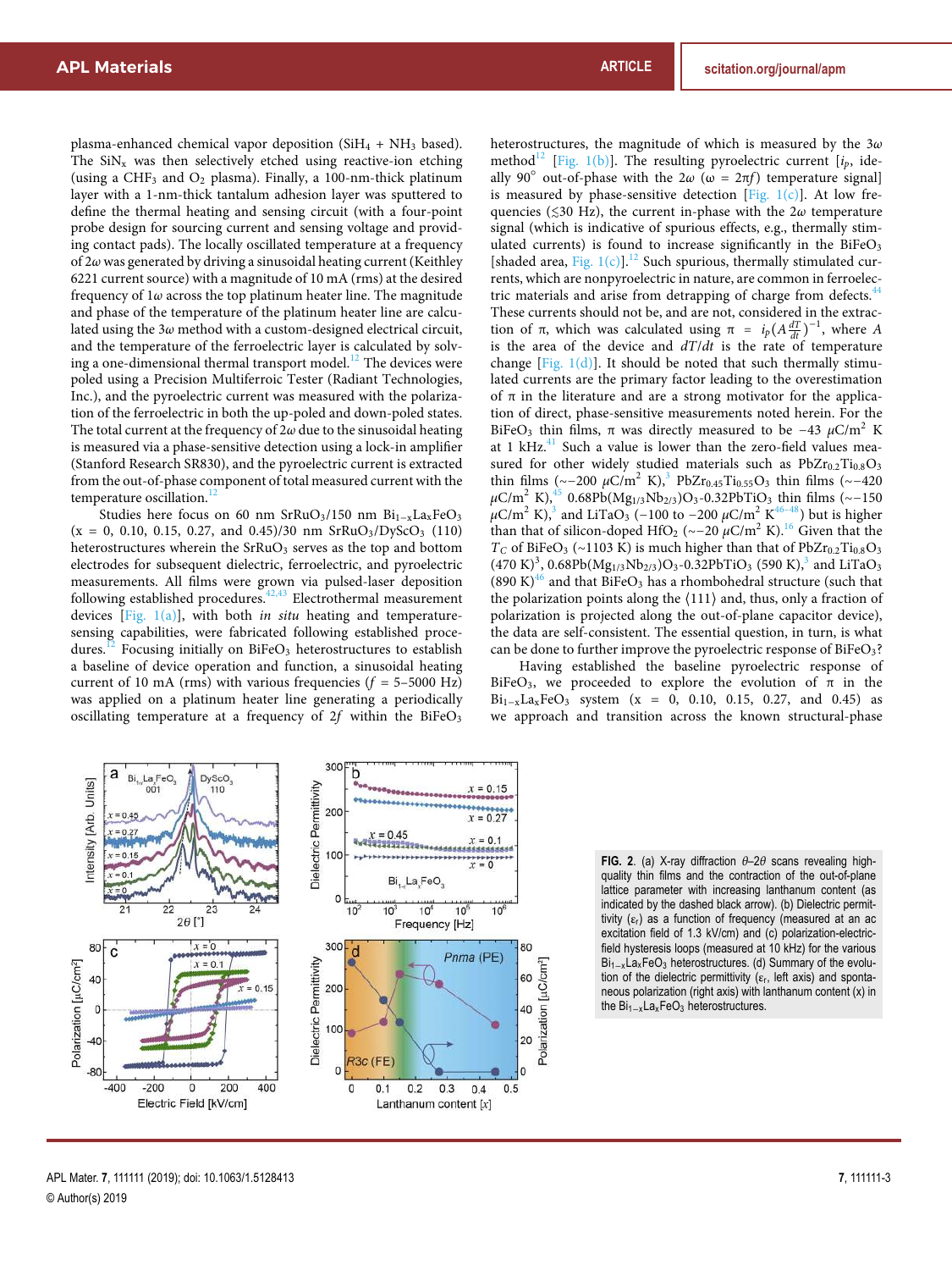boundary. Room-temperature X-ray diffraction *θ*–2*θ* scans [Fig. 2(a)] reveal that the  $Bi_{1-x}La_xFeO_3$  heterostructures are epitaxial and single-phase and that the out-of-plane lattice parameter decreases with increasing lanthanum substitution [black arrow, Fig.  $2(a)$ ]. Room-temperature dielectric permittivity [Fig. 2(b) and the supplementary material, Fig. S1(a)] and dielectric loss [supplementary material, Fig. S1(b)] as a function of frequency reveal that the dielectric permittivity increases with lanthanum substitution up to  $x = 0.15$ and then decreases upon further increasing the lanthanum content, consistent with previous findings.  $42,49$  The dielectric loss reveals that all films have low loss across the frequency regime studied herein, except for in the  $Bi_{1-x}La_xFeO_3$  heterostructures with some of the highest lanthanum concentrations (e.g.,  $x = 0.45$ ) where potential signatures of space charge effects arise from substitution-related defects. Ferroelectric hysteresis loops measured using the same symmetric capacitor structures [shown here at 10 kHz, Fig.  $2(c)$ ] reveal that the remanent polarization decreases from a maximum of ∼70 μC/cm<sup>2</sup> for BiFeO<sub>3</sub> (consistent with previous reports)<sup>34,36,42</sup> to a value of ~32 *μ*C/cm<sup>2</sup> for x = 0.15; for x = 0.27 and 0.45, no hysteresis loops were observed as the films are paraelectric. A summary of both the dielectric permittivity and remanent polarization evolution as a function of lanthanum substitution [Fig.  $2(d)$ ] at room-temperature suggests the presence of an anomaly near  $x = 0.15 - 0.20$  corresponding to the likely position of the ferroelectric-to-paraelectric phase transition in  $Bi_{1-x}La_xFeO_3$ , again consistent with previous reports.<sup>50</sup>

Armed with this knowledge on the location of the structuralphase transition in the Bi<sub>1−x</sub>La<sub>x</sub>FeO<sub>3</sub> heterostructures, we proceed to explore how the pyroelectric properties evolve near this boundary. For brevity, we show data on the pyroelectric measurements for the x = 0.15 heterostructures [Fig. 3(a)], but additional data are provided including data for  $x = 0.1$  (supplementary material, Fig. S2) and  $x = 0.15$  (supplementary material, Fig. S3). Similar scaling for temperature oscillations and thermal-phase lag is observed for the  $x = 0.15$  (and other) heterostructures.  $\pi$ , as a function of measurement frequency, for  $x = 0$ , 0.10, 0.15, and 0.27 heterostructures are shown together for comparison [Fig. 3(b)]. Little variation in  $\pi$  is seen until the lanthanum content approaches the structural phase boundary wherein, at  $x = 0.15$ , π jumps from a value of -43 to  $-49 \mu$ C/m<sup>2</sup> K (at 10 kHz) for x = 0, 0.1 heterostructures to a value of  $-85 \mu$ C/m<sup>2</sup> K (at 10 kHz) for x = 0.15 heterostructures. Unsurprisingly, upon transitioning beyond the structural phase boundary into the paraelectric phase, the  $x = 0.27$  heterostructures exhibit no pyroelectric response. The doubling of π upon transitioning from  $x = 0$  to 0.15 is dramatic considering the remanent polarization of the  $x = 0.15$  heterostructure is only about half that of the  $x = 0$ heterostructure.

Such a significant change in the pyroelectric response could result from two possible reasons. First, it could be that the material undergoes a structural transition from rhombohedral to orthorhombic symmetry wherein the polarization direction rotates from the ⟨111⟩ to the ⟨001⟩ so that the out-of-plane projection of the polarization increases without having any change in the magnitude of π. Another possible reason is that *T<sup>C</sup>* is reduced with increasing rare-earth substitution. Finally, some combination of the two effects could occur. To fully understand the mechanism for the enhanced pyroelectric response, detailed studies of the evolution of the crystal structure of the various  $Bi_{1-x}La_xFeO_3$  heterostructures were completed via RSM studies about the DyScO<sub>3</sub> 334- and Bi<sub>1−x</sub>La<sub>x</sub>FeO<sub>3</sub> pseudocubic 203*c*-diffraction conditions. These diffraction conditions were chosen since they possess in-plane directional information to provide true crystal symmetry. RSM studies for the  $x = 0$ [Fig. 4(a)], 0.10 [Fig. 4(b)], 0.15 [Fig. 4(c)], and 0.27 [Fig. 4(d)] heterostructures indicate that all heterostructures are coherently strained to the DyScO<sub>3</sub> substrates. For the  $x = 0$ , 0.10, and 0.15 heterostructures, rhombohedral splitting of the Bi<sub>1−x</sub>La<sub>x</sub>FeO<sub>3</sub> 203<sub>c</sub>diffraction peak was clearly observed, confirming a rhombohedral structure. The splitting between the  $203<sub>c</sub>$  and  $203<sub>c</sub>$ -diffraction peaks due to the multivariant domain structure yields the rhombohedral angle  $\beta$  =  $\tan^{-1}(\frac{\Delta q_z/2}{q_x})$ , <sup>43,51,52</sup> where  $\Delta q_z$  is the difference of the reciprocal value of  $\bar{2}03_c$ - and  $203_c$ -diffraction peaks in the out-ofplane direction and  $q_x$  is the reciprocal value in the in-plane direction. A summary of the in-plane and out-of-plane lattice parameters (calculated by projecting the off-axis peaks to the in-plane and outof-plane orientations) and the rhombohedral angle (calculated from the equation above) is provided [Fig.  $4(e)$ ]. The out-of-plane lattice parameters are found to decrease with increasing lanthanum substitution, which is consistent with the X-ray line scans [Fig.  $2(a)$ ]. For heterostructures with  $x \leq 0.15$ , the crystal structure remains rhombohedral (consistent with previous reports), and the rhombohedral angle decreases with increasing lanthanum substitution [as illustrated for the x = 0 [Fig. 4(f)], 0.1 [Fig. 4(g)], and 0.15 [Fig. 4(h)] heterostructures].<sup>51</sup> For the  $x = 0.27$  heterostructures, the rhombohedral splitting reduces to zero [Fig.  $4(i)$ ], implying a change to an orthorhombic phase.

Thus, it is possible to calculate the actual  $\pi$  along the polarization direction (i.e., the rhombohedral  $\langle 111 \rangle$ ) using the rhombohedral angles [Fig. 4(e)] and out-of-plane  $\pi$  for heterostructures with various lanthanum contents, as the  $\pi$  measured in our devices was only the out-of-plane component  $[Fig. 4(j)]$ . A slight increase in the pyroelectric response was seen for the  $x = 0.10$  heterostructures, and a pyroelectric response anomaly was



**FIG. 3**. (a) Temperature oscillation (*θFE*, left axis) and thermal phase (right axis) in the ferroelectric layer as a function of heating current frequency as illustrated for the  $x = 0.15$  heterostructures. (b) Pyroelectric coefficient of the various Bi<sub>1−x</sub>La<sub>x</sub>FeO<sub>3</sub> heterostructures as a function of heating current frequency at zero dc bias.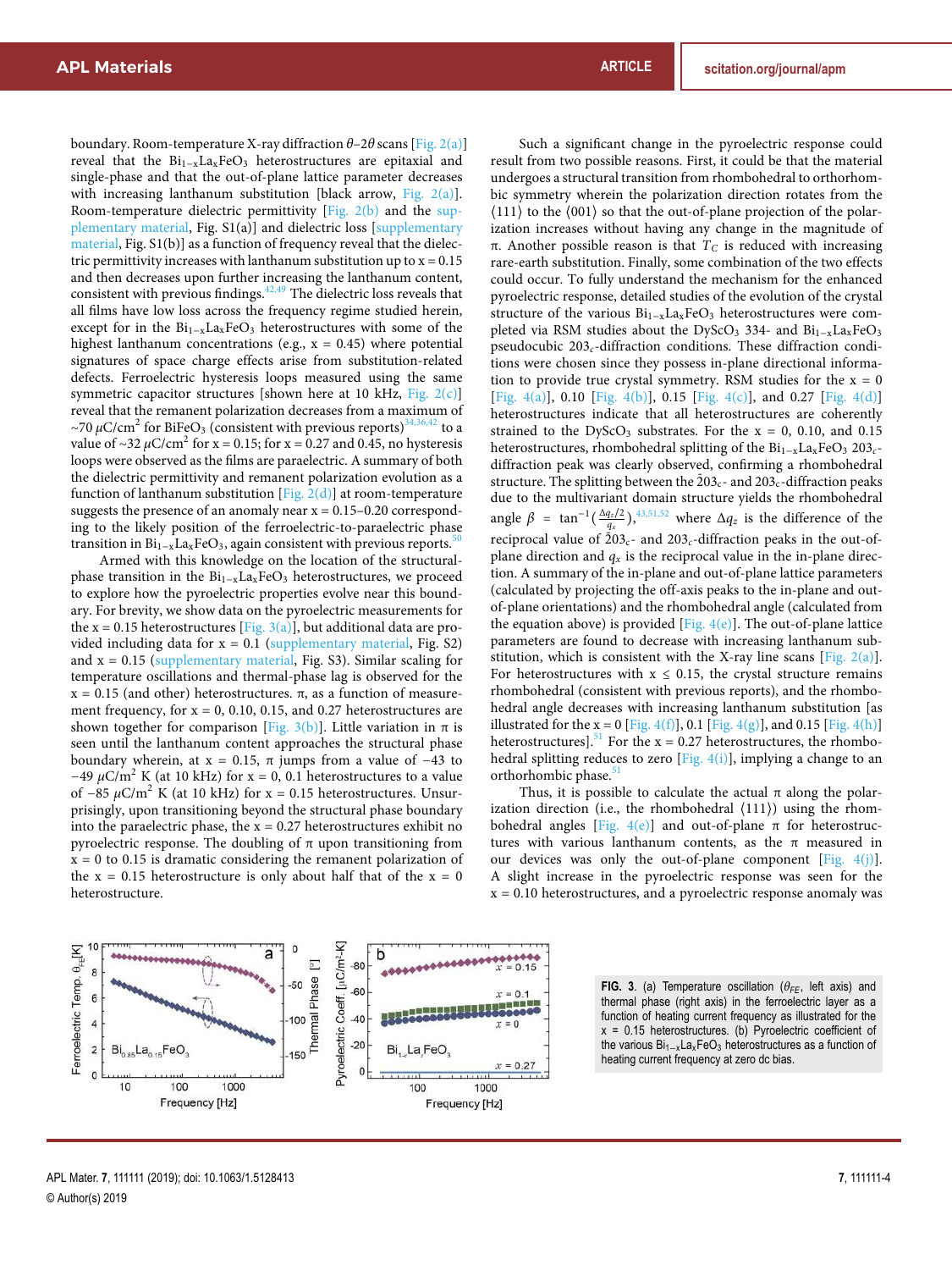

FIG. 4. Off-axis RSM studies about the pseudocubic  $203<sub>c</sub>/203<sub>c</sub>$  and 334-diffraction conditions of the films and substrates for the (a) x = 0, (b) x = 0.10, (c) x = 0.15, and (d)  $x = 0.27$  heterostructures showing that the splitting of the  $203<sub>c</sub>$ - and  $203<sub>c</sub>$ -diffraction peaks decreases and vanishes with increasing lanthanum content. (e) Extracted rhombohedral angle (left axis) as well as the in-plane (a) and out-of-plane (c) lattice constants (right axis) as a function of lanthanum content. Schematic of the evolution of the crystal structure for the (f)  $x = 0$ , (g)  $x = 0.10$ , (h)  $x = 0.15$ , and (i)  $x = 0.27$  heterostructures showing that the structure becomes more orthorhombic-like with increasing lanthanum content. (j) Measured pyroelectric coefficient for the various heterostructures (x = 0, 0.10, and 0.15) in the out-of-plane ⟨001⟩ orientation and calculated pyroelectric coefficient along the ⟨111⟩ polarization axes using the unit-cell structure obtained from the RSM studies as a function of lanthanum content. Note that, for the x = 0.27 heterostructures, RSM studies indicate that the films are paraelectric, and thus, we denote the pyroelectric coefficient to be zero.

observed for the  $x = 0.15$  heterostructures which is accompanied by an increase in dielectric permittivity. Thus, it is possible to conclude that the enhancement of the pyroelectric response does not result from a structural transition from rhombohedral to orthorhombic symmetry wherein the polarization direction rotates from the ⟨111⟩ to the ⟨001⟩ so that the out-of-plane projection of the polarization increases significantly without having any change in the magnitude of π. But this does confirm that proximity to other types of structural-phase transitions can, in fact, be used to enhance the room temperature pyroelectric response of materials—in this case, the chemically induced structural phase boundary gives rise to pyroelectric responses that are comparable to those measured along the polarization direction in other lower  $T_C$  ferroelectrics.

Having established that polarization rotation corresponding to a structural evolution is not responsible for the majority of the enhancement, we proceed to complete temperature-dependent electrical measurements to probe the evolution of  $T_C$  with lanthanum substitution. Temperature- and frequency-dependent dielectric permittivity data were taken for the BiFeO<sub>3</sub> and  $Bi<sub>0.085</sub>La<sub>0.15</sub>FeO<sub>3</sub>$  heterostructures [Fig.  $5(a)$  and the supplementary material, Fig.  $S4(a)$ ]. Temperature-dependence of the dielectric loss is also provided [supplementary material, Figs. S4(b) and S5]. As expected, the dielectric response of the  $x = 0.15$  heterostructures is found to be strongly temperature-dependent. With increasing temperature, there is a rapid increase in the dielectric permittivity by ∼100% from 300 K to 550 K for the  $x = 0.15$  heterostructures, while the dielectric permittivity of the  $x = 0$  heterostructures only increases by ~22% for the same temperature range. These data suggest that *T<sup>C</sup>* of the  $x = 0.15$  heterostructures is considerably reduced relative to that of the  $x = 0$  heterostructures. Such a trend could also be visualized by the schematic of the  $Bi_{1-x}La_xFeO_3$  phase diagram [Fig. 5(b)] where the temperature for the ferroelectric-to-paraelectric phase transition is systematically brought down upon increasing the lanthanum content. The red squares  $[Fig. 5(b)]$  are experimental data for bulk  $Bi_{1-x}La_xFeO_3$  obtained from differential thermal analysis and thermogravimetry, $25$  which are consistent with implications from our temperature-dependent dielectric permittivity data that a lowering of *T<sup>C</sup>* could be achieved via lanthanum substitution. It should also be noted that the dielectric permittivity increases by  $~\sim$ 150% when the lanthanum content is increased from  $x = 0$  to 0.15. With the same chemistry change, however, the magnitude of the pyroelectric coefficient increases from  $-43$  to  $-85 \mu C/m^2 K$ ; thus, the total energy harvesting power is increased by ∼55%, which confirms the effectiveness of rare-earth element substitution for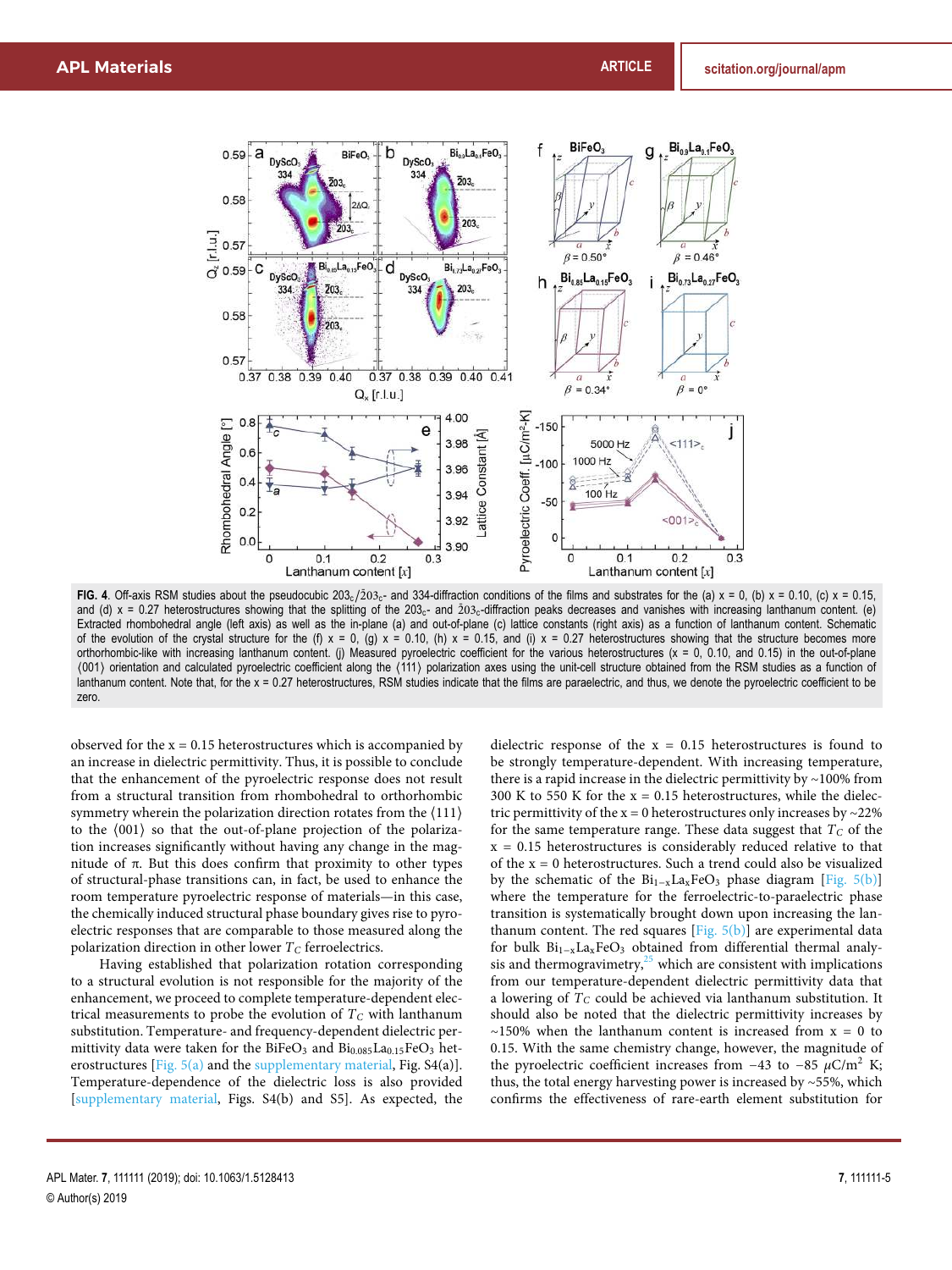

potential energy conversion applications.<sup>45</sup> Moreover, lanthanumsubstitution also improves the insulating nature of  $BiFeO<sub>3</sub>$ , which could potentially reduce the noise in the imaging and thermal sensing applications.<sup>4</sup>

In summary, the influence of isovalent substitution in Bi<sub>1-x</sub>La<sub>x</sub>FeO<sub>3</sub> thin films on the pyroelectric response was studied. First, we measured the pyroelectric response of  $BiFeO<sub>3</sub>$  as a function of frequency at room temperature. From there, we showed that the pyroelectric response is increased by ∼100% with 15% lanthanum substitution. RSM studies showed that while there was a slight change in the rhombohedral angle with lanthanum substitution, all heterostructures remained rhombohedral for  $x \le 0.15$ . For  $x > 0.20$ , the material transitions to orthorhombic and paraelectric phases. In turn, it was shown that the increase in the pyroelectric response resulted not from the polarization contraction in the rhombohedral direction but due to a reduction in the Curie temperature with lanthanum substitution. Overall, this work provides a route toward enhancing pyroelectric properties of materials by engineering the Curie temperature and motivates the exploration of other pyroelectric materials to further improve their electrothermal susceptibilities wherein a combination of the ferroelastic domain wall,  $14,15$  ferroelectric multilayers,  $53$  and the composition-graded structure  $54,55$  can be applied.

# SUPPLEMENTARY MATERIAL

See the supplementary material for additional characterization including dielectric permittivity as a function of applied field, loss tangent as a function of frequency, the temperature oscillations and thermal phase in the ferroelectric heterostructures, and temperature-dependent dielectric permittivity and loss tangent.

### ACKNOWLEDGMENTS

L.Z. acknowledges support from the Army Research Office under Grant No. W911NF-14-1-0104. Y.L.H. acknowledges support from the U.S. Department of Energy Advanced Manufacturing Office. G.V. acknowledges support from the National Science Foundation under Grant No. DMR-1708615. A.G. acknowledges support from the Gordon and Betty Moore Foundation's EPiQS Initiative, under Grant No. GBMF5307. S.P. and R.R. acknowledge support from the Intel Corp., under the FEINMAN program. D.G. acknowledges support from the National Science Foundation under Grant No. DMR-1608938. L.W.M. acknowledges support from the U.S.

**FIG. 5**. (a) Temperature-dependence of the dielectric permittivity indicating a more rapid increase in the dielectric permittivity in  $x = 0.15$  heterostructures (red data) than in that of  $x = 0$  heterostructures (blue data). (b) Schematic of the phase diagram of the  $Bi_{1-x}La_xFeO_3$  system indicating the paraelectric, ferroelectric, and nonstable regimes as a function of temperature and lanthanum content (red circles are experimental data for *T*<sub>*C*</sub> of bulk Bi<sub>1−x</sub>La<sub>x</sub>FeO<sub>3</sub> taken from Ref. 25, determined by differential thermal analysis and thermogravimetry).

Department of Energy, Office of Science, Office of Basic Energy Sciences, Materials Sciences and Engineering Division, under Contract No. DE-AC02-05-CH11231 (Materials Project Program No. KC23MP) for the development of functional oxide materials.

The authors declare no competing financial interest.

### REFERENCES

- <sup>1</sup>R. W. Whatmore, Rep. Prog. Phys. **49**, 1335 (1986).
- <sup>2</sup>R. W. Whatmore, Ferroelectrics **118**, 241 (1991).

<sup>3</sup> S. Pandya, J. Wilbur, J. Kim, R. Gao, A. Dasgupta, C. Dames, and L. W. Martin, Nat. Mater. **17**, 432 (2018).

<sup>4</sup>X. Li, S.-G. Lu, X.-Z. Chen, H. Gu, X. Qian, and Q. M. Zhang, J. Mater. Chem. C **1**, 23 (2013).

<sup>5</sup> C. R. Bowen, J. Taylor, E. LeBoulbar, D. Zabek, A. Chauhan, and R. Vaish, Energy Environ. Sci. **7**, 3836 (2014).

6 S. P. Alpay, J. Mantese, S. Trolier-McKinstry, Q. Zhang, and R. W. Whatmore, MRS Bull. **39**, 1099 (2014).

<sup>7</sup>S. Pandya, G. Velarde, L. Zhang, J. D. Wilbur, A. Smith, B. Hanrahan, C. Dames, and L. W. Martin, NPG Asia Mater. **11**, 26 (2019).

<sup>8</sup>G. Sebald, D. Guyomar, and A. Agbossou, Smart Mater. Struct. **18**, 125006 (2009).

9 L. W. Martin and A. M. Rappe, Nat. Rev. Mater. **2**, 16087 (2016).

<sup>10</sup>L. W. Martin, Y.-H. Chu, and R. Ramesh, Mater. Sci. Eng., R **68**, 89 (2010).

<sup>11</sup>M. Brahlek, A. Sen Gupta, J. Lapano, J. Roth, H.-T. Zhang, L. Zhang, R. Haislmaier, and R. Engel-Herbert, Adv. Funct. Mater. **28**, 1702772 (2018).

- <sup>12</sup>S. Pandya, J. D. Wilbur, B. Bhatia, A. R. Damodaran, C. Monachon, A. Dasgupta, W. P. King, C. Dames, and L. W. Martin, Phys. Rev. Appl. **7**, 034025 (2017).
- <sup>13</sup>B. Bhatia, A. R. Damodaran, H. Cho, L. W. Martin, and W. P. King, J. Appl. Phys. **116**, 194509 (2014).
- <sup>14</sup>J. Karthik, J. C. Agar, A. R. Damodaran, and L. W. Martin, Phys. Rev. Lett. **109**, 257602 (2012).
- <sup>15</sup>S. Pandya, G. A. Velarde, R. Gao, A. S. Everhardt, J. D. Wilbur, R. Xu, J. T. Maher, J. C. Agar, C. Dames, and L. W. Martin, Adv. Mater. **31**, 1803312 (2019).
- <sup>16</sup>S. Pandya, G. Velarde, L. Zhang, and L. W. Martin, Phys. Rev. Mater. **2**, 124405 (2018).
- <sup>17</sup>S. W. Smith, A. R. Kitahara, M. A. Rodriguez, M. D. Henry, M. T. Brumbach, and J. F. Ihlefeld, Appl. Phys. Lett. **110**, 072901 (2017).
- <sup>18</sup>S. T. Liu, J. D. Zook, and D. Long, Ferroelectrics **9**, 39 (1975).
- <sup>19</sup>S. T. Liu and J. D. Zook, Ferroelectrics **7**, 171 (1974).
- <sup>20</sup>G. A. Samara, Phys. Rev. **151**, 378 (1966).
- <sup>21</sup>I. C. Infante, S. Lisenkov, B. Dupé, M. Bibes, S. Fusil, E. Jacquet, G. Geneste,
- S. Petit, A. Courtial, J. Juraszek *et al.*, Phys. Rev. Lett. **105**, 057601 (2010).
- <sup>22</sup>J. Ravez, Phase Transitions **33**, 53 (1991).
- <sup>23</sup>S. T. Liu, J. D. Heaps, and O. N. Tufte, Ferroelectrics **3**, 281 (1972).

<sup>24</sup>B. Fan, G. Yang, M.-Y. Li, P. Liu, S. Qiu, M. Shen, H. Liu, G. Zhang, Q. Wang, and S. Jiang, Ceram. Int. **44**, 8270 (2018).